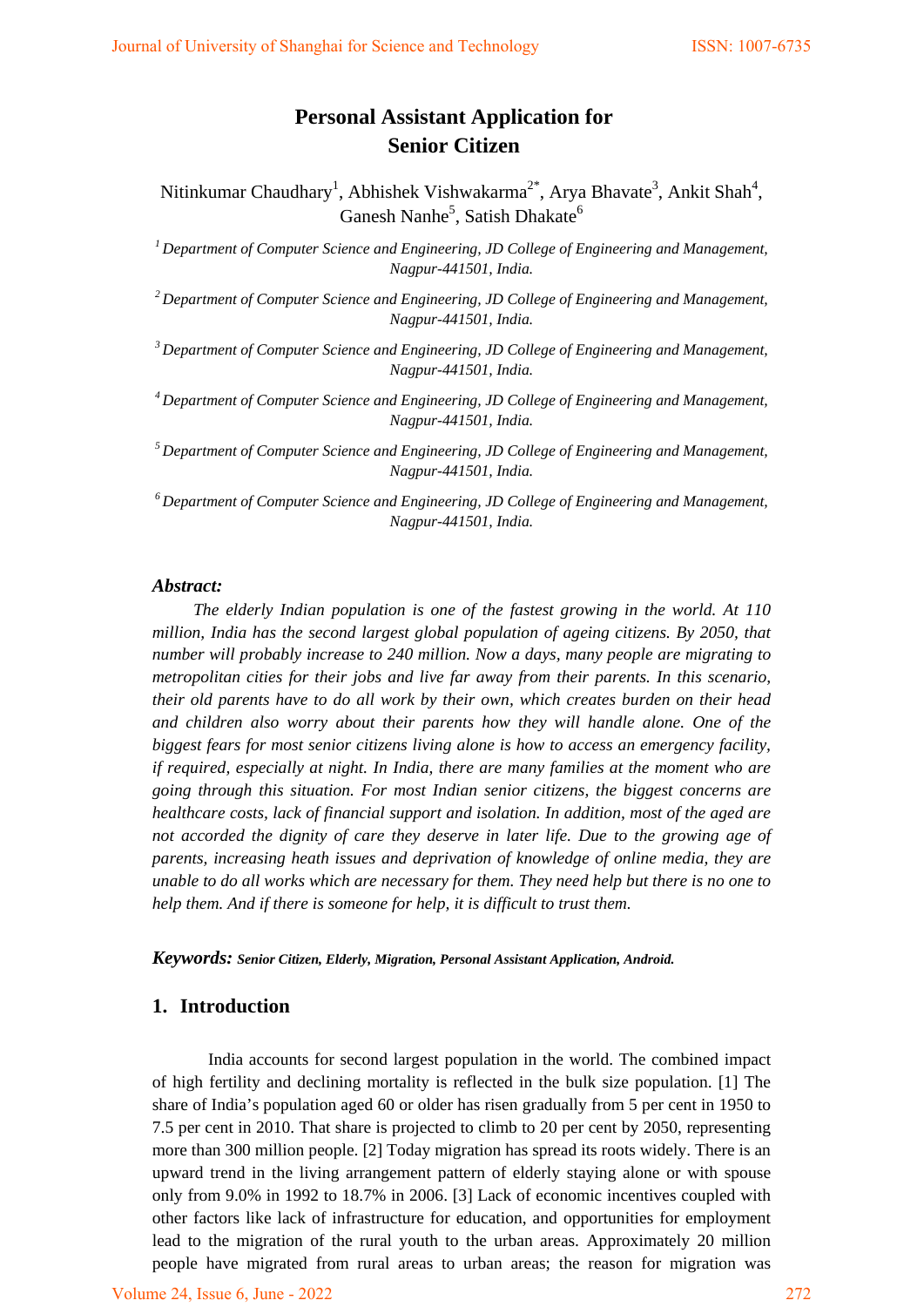predominantly marriage for females, and employment and education for males. [4] Migration is seen as part of a household strategy to diversify risks for families and benefit both migrant and non-migrant members, including presumably older age parents who typically remain behind in the place of origin (Stark and Bloom, 1985; Stark and Lucas, 1988; Cai, 2003; VanWey, 2004). [5,6]

| <b>Reason</b>         | Percentage of total migrants |              |                |
|-----------------------|------------------------------|--------------|----------------|
|                       | <b>Females</b>               | <b>Males</b> | <b>Persons</b> |
| Work/Employment       | 3.2                          | 37.6         | 14.7           |
| <b>Business</b>       | 0.3                          | 2.9          | 1.2            |
| Education             | 1.3                          | 6.2          | 3.0            |
| Marriage              | 64.9                         | 2.1          | 43.8           |
| Moved after birth     | 4.8                          | 10.4         | 6.7            |
| Moved with households | 18.9                         | 25.1         | 21.0           |
| Other                 | 6.7                          | 15.7         | 9.7            |

#### **Table 1: Reasons for migration in India**

Source: Census of India, 2001 - GOI6.

The degree of availability of adult children raises significant concerns. In demographic terms, increases in life expectancy and decreases in fertility have resulted in fewer adult children to care for aging parents. [7]

The consequence of migration, elderly parents are living alone. As per a recent study, 1 in every 40 elderly people above 60 years are in a need of a certain degree of help in carrying out the day-to-day activities such as going out for banking work, traveling, house hold chores, purchasing grocery, vegetables and other daily need things. [8]



*Figure 1. Conceptual framework for exploring the impact of migrant children on the social and economic well-being of 'left behind' parents in rural areas. [9]* 

Parents are left behind with no choice but compromising on the quality of life when the assistance is not provided in that particular activity. The aged people experience various types of problems. These are social, economic, psychological, health, crime and violence, abuse and other miscellaneous problems. These challenges are broadly clustered in to three groups namely; economic, social and psychological challenges. [10] The elderly individuals are not usually aware of usage of technology and do not know how to perform various tasks and functions through the usage of technology. Senior people have Volume 24, Issue 6, June - 2022 273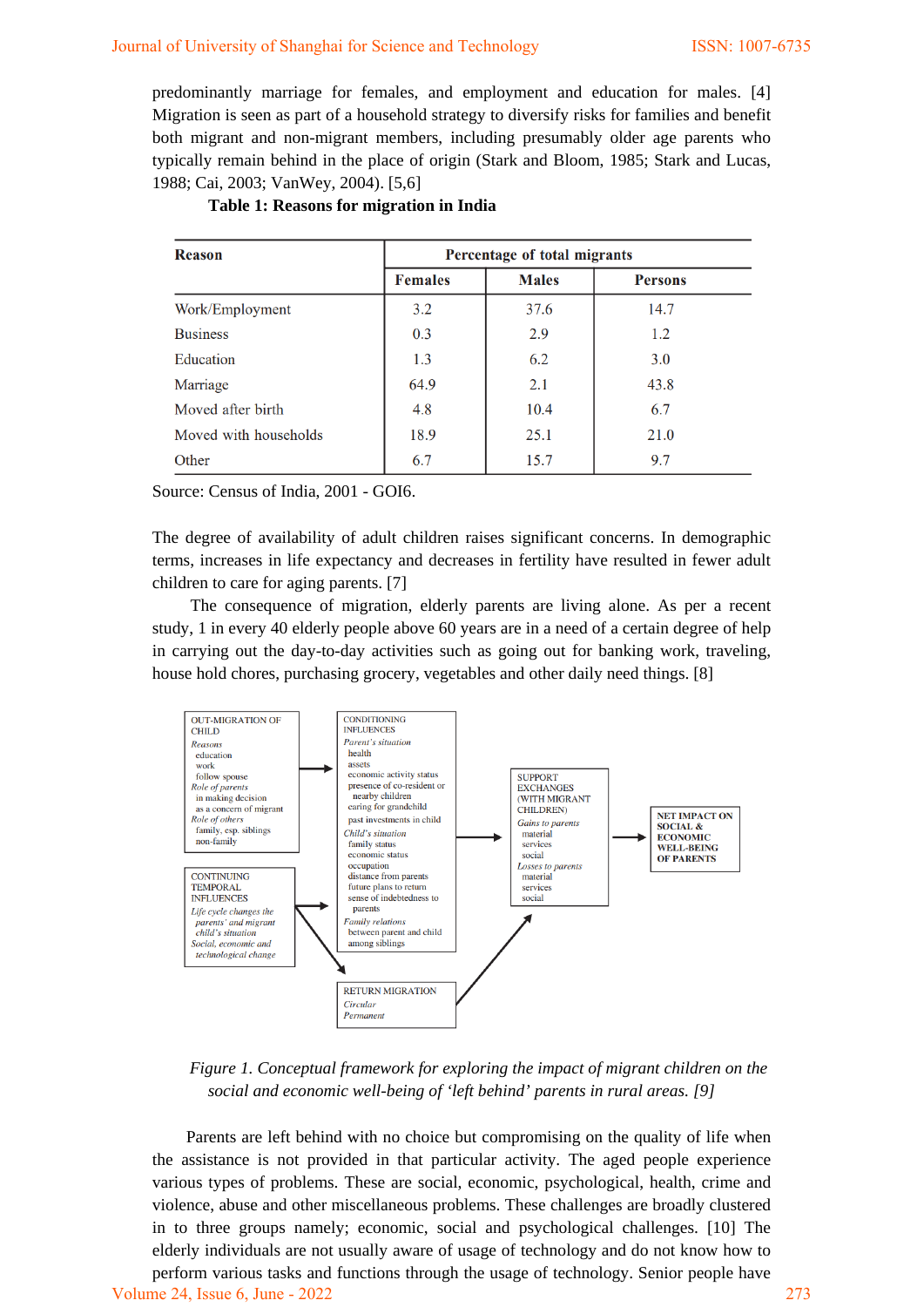been suffering from medical issues and ailments, they need customary clinical registration, and they are needed to take their prescriptions and if there should be an occurrence of other medical conditions are even needed to go through clinical therapy. [11] The aged people may experience problems in adjusting to social life of the cities. They usually feel apprehensive in going to nearby marketplaces and obtain assistance from their family members. The complexities of modern life and living conditions undermine the traditional values and beliefs of the aged people. [12]

In Indian society, family members are the main source of care and support to the old age people. Therefore, it would be important to know, what are the opinions of selected old age people. [13] When individuals get engaged in full time jobs, then taking care of the needs and requirements of the elderly usually becomes difficult for them. By interviewing, we clearly found that the children are willing to fully take care of their elderly parents but they are totally helpless. They can not ask anybody to do some of their parent's work because of mistrust on them though they are willing to do much for their parents.

Our main aim will be to overcome these problems by personally assisting elderly parents. Care and support will be provided to the parents, so that they can get their work done easily without any unbelief and no-confidence. Elderly people are regularly helped by the informal caretakers instead of medical service experts. [14] Online Social Networks have been studied for some time already as a means for supporting social inclusion of elderly people. [15] A volunteer will be with them, who will help elderly to deal with regular problems such as traveling, banking services, medical emergencies etc. This platform will act as a bridge of trust & confidence between elderly parents and adult child.

# **2. Materials and Methods**

 The study brought up with the idea to give solution to all the problems faced by child and elderly parents. A mobile application can be the mediator for both individuals.

- The application has an easy interface where child can select the type of service he or she wants to give to their parent.
- A trustworthy employee of application will reach the home of parent and will provide the service to them.
- Some of the services will be pick and drop service to bank, hospital for regular checkups, relative's home, wedding location and other destinations.
- The person will also provide the bank finance related work if elderly is not able to travel.
- If elderly wants to go somewhere and they do not know how to drive or are not in condition of driving, then the service will be provided accordingly.
- Services like home deliveries of daily needed things like grocery, vegetables, medicines, will help elderly.
- Household services like cleaning home, cloths, cooking good healthy food, paying monthly bills, etc. will be regulated for their peaceful life.
- In emergency cases, like medical healthcare, accidental condition, immediate action will be taken.

# **3. Result and Discussion**

- a) The individual living in urban area can easily take care of his/her rural elderly parents with the help of application. And can be assured of their good lifestyle and wellbeing.
- b) Even though, the elderly parents are not aware of current social and digital technology